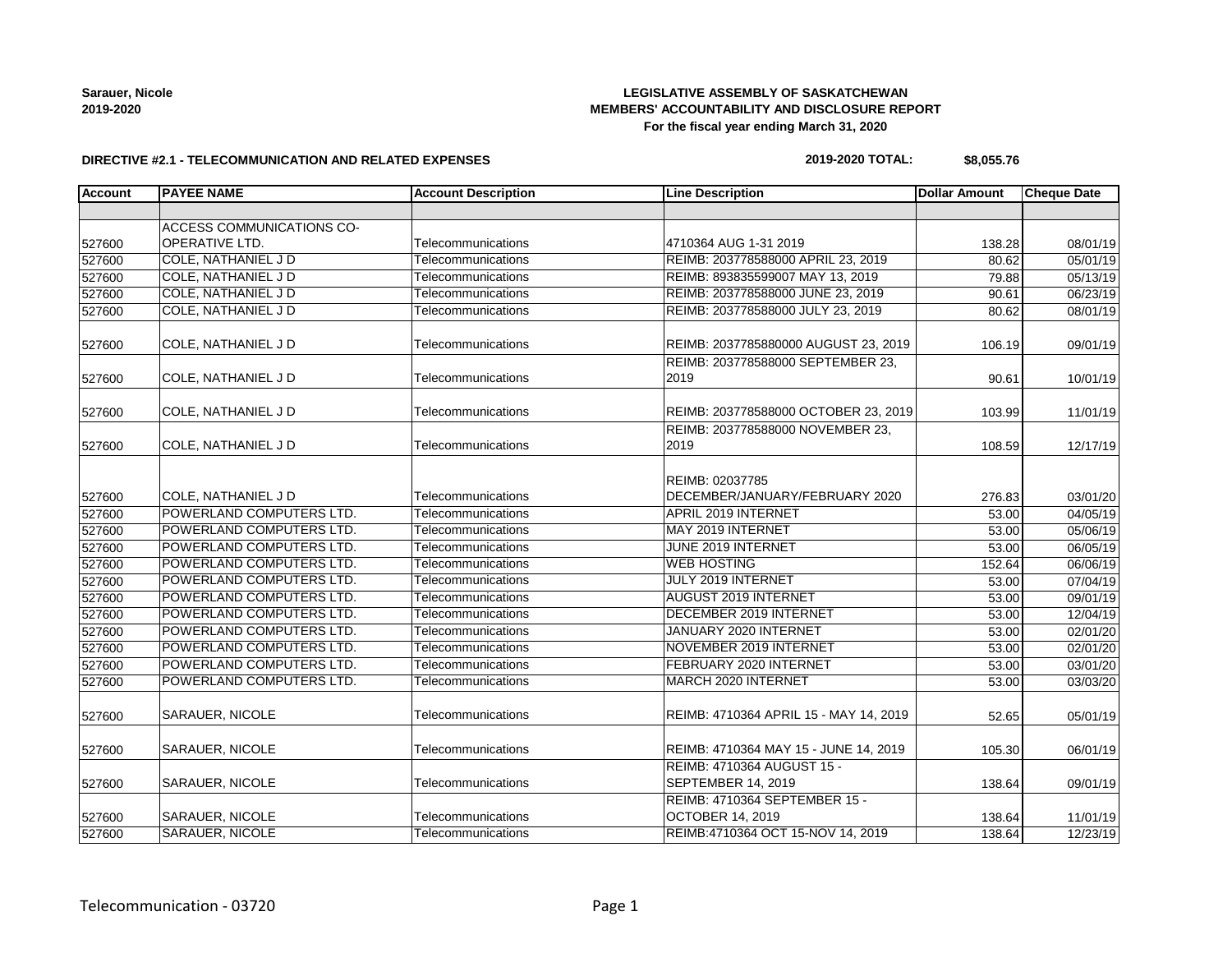| <b>Account</b> | <b>PAYEE NAME</b>      | <b>Account Description</b>           | <b>Line Description</b>            | <b>Dollar Amount</b> | <b>Cheque Date</b> |
|----------------|------------------------|--------------------------------------|------------------------------------|----------------------|--------------------|
|                |                        |                                      | REIMB: 4710364 NOVEMBER 15, 2019 - |                      |                    |
| 527600         | <b>SARAUER, NICOLE</b> | Telecommunications                   | FEBRUARY 24, 2020                  | 554.56               | 03/01/20           |
| 527600         | <b>SASKTEL</b>         | Telecommunications                   | 935349499005 APRIL 19, 2019        | 148.85               | 05/01/19           |
| 527600         | SASKTEL                | Telecommunications                   | 327738388007 APRIL 8, 2019         | 48.91                | 05/01/19           |
| 527600         | <b>SASKTEL</b>         | Telecommunications                   | 327738388007 MAY 8, 2019           | 48.91                | 05/08/19           |
| 527600         | <b>SASKTEL</b>         | Telecommunications                   | 327738388007 JUNE 8, 2019          | 50.38                | 06/08/19           |
| 527600         | SASKTEL                | Telecommunications                   | 935349499005 JUNE 19, 2019         | 144.51               | 06/28/19           |
| 527600         | <b>SASKTEL</b>         | Telecommunications                   | 935349499005 MAY 19, 2019          | 144.51               | 07/01/19           |
| 527600         | SASKTEL                | Telecommunications                   | 327738388007 JULY 8, 2019          | 48.91                | 07/08/19           |
| 527600         | <b>SASKTEL</b>         | Telecommunications                   | 9353499005 JULY 19, 2019           | 148.85               | 08/01/19           |
| 527600         | <b>SASKTEL</b>         | Telecommunications                   | 327738388007 AUGUST 8, 2019        | 48.91                | 09/01/19           |
| 527600         | SASKTEL                | Telecommunications                   | 935349499005 AUGUST 19, 2019       | 145.17               | 09/01/19           |
| 527600         | <b>SASKTEL</b>         | Telecommunications                   | 935349499005 SEPTEMBER 19, 2019    | 141.48               | 10/01/19           |
| 527600         | SASKTEL                | Telecommunications                   | 327738388007 SEPTEMBER 8, 2019     | 48.91                | 10/01/19           |
| 527600         | <b>SASKTEL</b>         | Telecommunications                   | 327738388007 OCTOBER 8, 2019       | 48.91                | 11/01/19           |
| 527600         | <b>SASKTEL</b>         | Telecommunications                   | 93534949499005 OCTOBER 19, 2019    | 145.04               | 11/01/19           |
| 527600         | <b>SASKTEL</b>         | Telecommunications                   | 935349499005 NOVEMBER 19, 2019     | 140.80               | 12/01/19           |
| 527600         | <b>SASKTEL</b>         | Telecommunications                   | 327738388007 NOVEMBER 8, 2019      | 48.91                | 12/01/19           |
| 527600         | SASKTEL                | Telecommunications                   | 327738388007 DECEMBER 8, 2019      | 48.91                | 12/08/19           |
|                |                        |                                      | SARAUER. N. FEB-NOV 2019           |                      |                    |
| 527600         | <b>SASKTEL</b>         | Telecommunications                   | TELECOMMUNICATION CHARGES          | 1,821.24             | 01/28/20           |
| 527600         | SASKTEL                | Telecommunications                   | 935349499005 JANUARY 19, 2020      | 139.54               | 02/01/20           |
| 527600         | <b>SASKTEL</b>         | Telecommunications                   | 327738388007 JANUARY 8, 2020       | 50.38                | 02/01/20           |
| 527600         | <b>SASKTEL</b>         | Telecommunications                   | 935349499005 DECEMBER 19, 2019     | 134.60               | 02/07/20           |
| 527600         | SASKTEL                | Telecommunications                   | 935349499005 FEBRUARY 19, 2020     | 139.69               | 03/01/20           |
| 527600         | <b>SASKTEL</b>         | Telecommunications                   | 327738388007 FEBRUARY 8, 2020      | 48.91                | 03/01/20           |
| 527600         | SASKTEL                | Telecommunications                   | 327738388007 MARCH 8, 2020         | 50.42                | 03/08/20           |
| 527600         | <b>SASKTEL</b>         | Telecommunications                   | 935349499005 MARCH 19, 2020        | 135.40               | 03/19/20           |
| 527600         | <b>SASKTEL</b>         | Telecommunications                   | <b>RTV - SARAUER - TELEPHONE</b>   | 813.76               | 03/31/20           |
| 565200         | <b>WIRELESS AGE</b>    | Office Furniture and Equipment - Exp | <b>APPLIE IPHONE</b>               | 153.66               | 05/09/19           |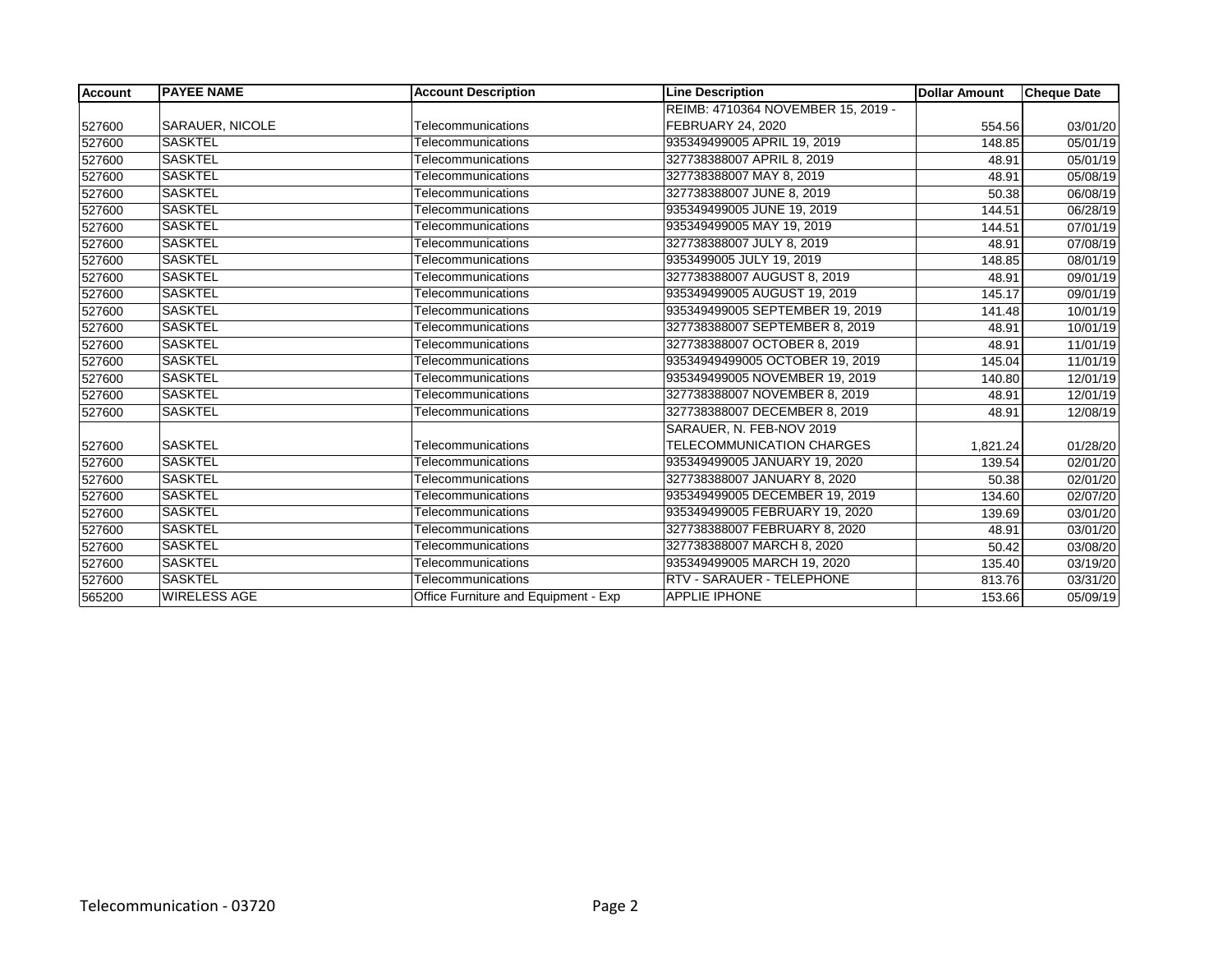**Sarauer, Nicole 2019-2020**

# **LEGISLATIVE ASSEMBLY OF SASKATCHEWAN MEMBERS' ACCOUNTABILITY AND DISCLOSURE REPORT For the fiscal year ending March 31, 2020**

#### **DIRECTIVE #3.1 - MLA TRAVEL AND LIVING EXPENSES**

# **2019-2020 TOTAL: \$4,682.01**

| <b>Account</b> | <b>IPAYEE NAME</b>     | <b>Account Description</b>  | <b>Line Description</b>          | <b>Dollar Amount</b> | <b>Cheque Date</b> |
|----------------|------------------------|-----------------------------|----------------------------------|----------------------|--------------------|
|                |                        |                             |                                  |                      |                    |
| 541900         | SARAUER, NICOLE        | Elected Rep - Travel        | MLA TRAVEL APRIL 17, 2019        | 120.00               | 04/01/19           |
| 541900         | SARAUER, NICOLE        | Elected Rep - Travel        | MLA TRAVEL APRIL 1 - 30 2019     | 530.78               | 05/02/19           |
| 541900         | SARAUER, NICOLE        | Elected Rep - Travel        | MLA TRAVEL MAY 1 - 17 2019       | 605.41               | 05/17/19           |
| 541900         | SARAUER, NICOLE        | Elected Rep - Travel        | MLA TRAVEL MAY 22 - JUNE 8, 2019 | 720.11               | 06/24/19           |
| 541900         | <b>SARAUER, NICOLE</b> | Elected Rep - Travel        | MLA TRAVEL SEPTEMBER 4 - 6, 2019 | 996.63               | 09/20/19           |
|                |                        |                             | MLA TRAVEL OCTOBER 23 - NOVEMBER |                      |                    |
| 541900         | SARAUER, NICOLE        | <b>Elected Rep - Travel</b> | 14.2019                          | 626.11               | 11/18/19           |
|                |                        |                             | <b>MLA TRAVEL NOVEMBER 19 -</b>  |                      |                    |
| 541900         | SARAUER, NICOLE        | <b>Elected Rep - Travel</b> | DECEMBER 5, 2019                 | 461.67               | 12/06/19           |
| 541900         | SARAUER, NICOLE        | Elected Rep - Travel        | MLA TRAVEL MARCH 2-16, 2020      | 621.30               | 03/17/20           |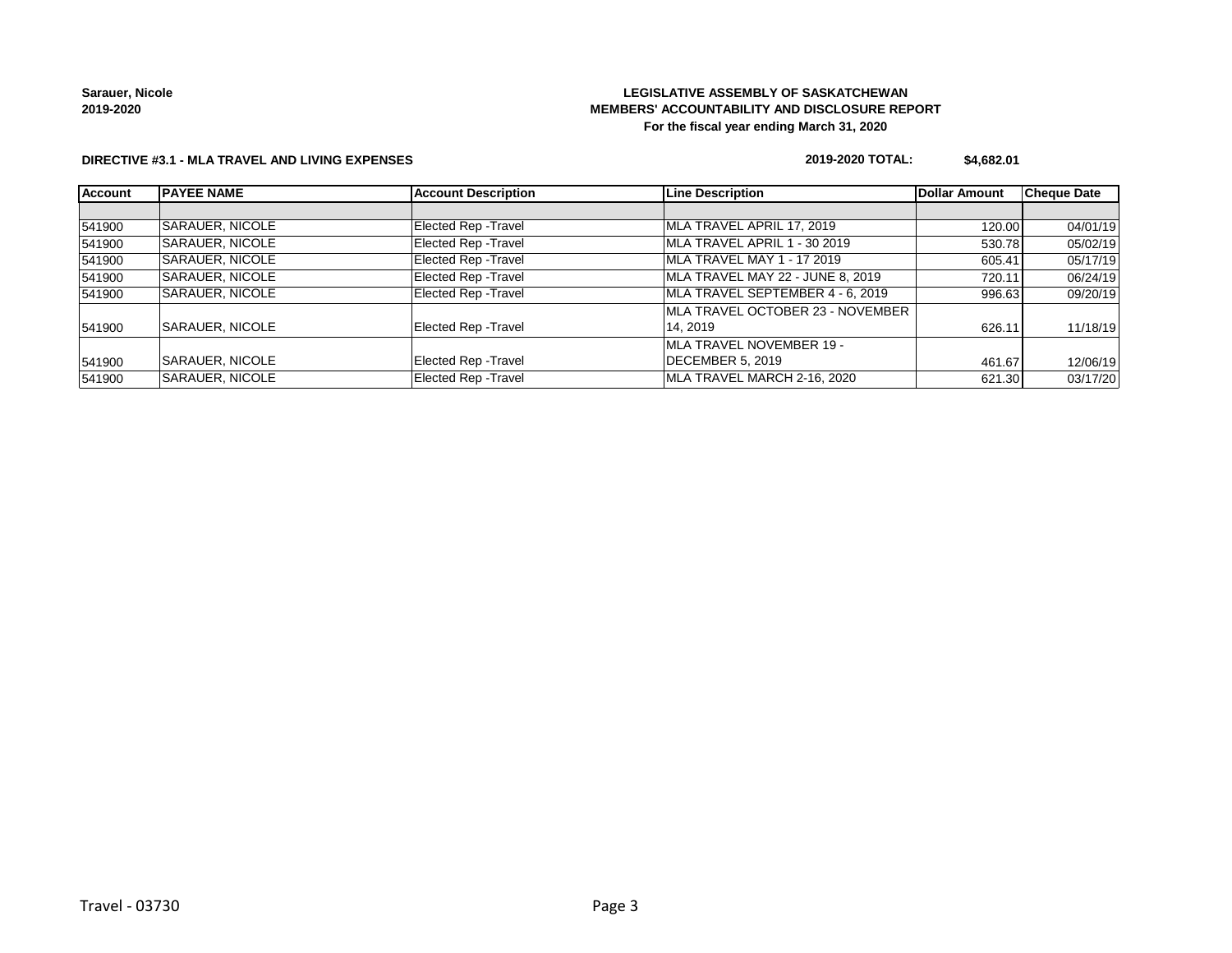| Sarauer, Nicole |  |
|-----------------|--|
| 2019-2020       |  |

# **LEGISLATIVE ASSEMBLY OF SASKATCHEWAN MEMBERS' ACCOUNTABILITY AND DISCLOSURE REPORT For the fiscal year ending March 31, 2020**

**2019-2020 TOTAL: \$67,499.20**

| <b>Account</b> | <b>PAYEE NAME</b>                                          | <b>Account Description</b>                                                | <b>Line Description</b>               | <b>Dollar Amount</b> | <b>Cheque Date</b> |
|----------------|------------------------------------------------------------|---------------------------------------------------------------------------|---------------------------------------|----------------------|--------------------|
|                |                                                            |                                                                           |                                       |                      |                    |
| 522000         | CIR COMMERCIAL REALTY INC.                                 | Rent of Ground, Buildings and Other Space   MARCH 2020 MLA OFFICE RENT    |                                       | 2,152.29             | 02/28/20           |
| 522000         | <b>TRESO, TRAVIS</b>                                       | Rent of Ground, Buildings and Other Space   APRIL 2019 MLA OFFICE RENT    |                                       | 1,146.77             | 04/01/19           |
| 522000         | TRESO, TRAVIS                                              | Rent of Ground, Buildings and Other Space   MAY 2019 MLA OFFICE RENT      |                                       | 1,118.32             | 04/26/19           |
| 522000         | <b>TRESO, TRAVIS</b>                                       | Rent of Ground, Buildings and Other Space JUNE 2019 MLA OFFICE RENT       |                                       | 1,192.22             | 05/13/19           |
| 522000         | TRESO, TRAVIS                                              | Rent of Ground, Buildings and Other Space JULY 2019 MLA OFFICE RENT       |                                       | 1,099.77             | 06/28/19           |
| 522000         | TRESO, TRAVIS                                              | Rent of Ground, Buildings and Other Space   AUGUST 2019 MLA OFFICE RENT   |                                       | 1,104.28             | 07/12/19           |
| 522000         | TRESO, TRAVIS                                              | Rent of Ground, Buildings and Other Space SEPTEMBER 2019 MLA OFFICE RENT  |                                       | 1,069.68             | 08/15/19           |
| 522000         | TRESO, TRAVIS                                              | Rent of Ground, Buildings and Other Space                                 | OCTOBER 2019 MLA OFFICE RENT          | 1,064.00             | 09/20/19           |
| 522000         | <b>TRESO, TRAVIS</b>                                       | Rent of Ground, Buildings and Other Space                                 | NOVEMBER 2019 MLA OFFICE RENT         | 1,052.79             | 10/16/19           |
| 522000         | <b>TRESO, TRAVIS</b>                                       | Rent of Ground, Buildings and Other Space   DECEMBER 2019 MLA OFFICE RENT |                                       | 1,045.82             | 11/15/19           |
| 522000         | TRESO, TRAVIS                                              | Rent of Ground, Buildings and Other Space                                 | JANUARY 2020 MLA OFFICE RENT          | 1,117.39             | 12/19/19           |
| 522000         | <b>TRESO, TRAVIS</b>                                       | Rent of Ground, Buildings and Other Space                                 | FEB 2020 MLA OFFICE RENT              | 1,075.22             | 02/04/20           |
| 522000         | <b>TRESO, TRAVIS</b>                                       | Rent of Ground, Buildings and Other Space   MARCH 2020 MLA OFFICE RENT    |                                       | 1,000.00             | 02/21/20           |
| 522000         | TRESO, TRAVIS                                              | Rent of Ground, Buildings and Other Space                                 | MARCH 2020 MLA OFFICE RENT            | 320.07               | 02/21/20           |
| 522200         | MINISTER OF FINANCE-MINISTRY OF<br><b>CENTRAL SERVICES</b> | <b>Rent of Photocopiers</b>                                               | PHOTOCOPIER SERVICE FEES 19/20        | 100.00               | 02/01/20           |
| 522200         | <b>TOSHIBA OF CANADA LTD.</b>                              | <b>Rent of Photocopiers</b>                                               | <b>COPIER CHARGES</b>                 | 146.83               | 04/09/19           |
| 522200         | <b>TOSHIBA OF CANADA LTD.</b>                              | <b>Rent of Photocopiers</b>                                               | <b>COPIER CHARGES</b>                 | 170.21               | 05/08/19           |
| 522200         | TOSHIBA OF CANADA LTD.                                     | Rent of Photocopiers                                                      | <b>COPIER CHARGES</b>                 | 140.56               | 06/07/19           |
| 522200         | TOSHIBA OF CANADA LTD.                                     | Rent of Photocopiers                                                      | <b>COPIER CHARGES</b>                 | 157.92               | 07/09/19           |
| 522200         | TOSHIBA OF CANADA LTD.                                     | Rent of Photocopiers                                                      | <b>RTV-TOSHIBA-BILLING CORRECTION</b> | $-137.73$            | 11/01/19           |
| 522200         | TOSHIBA TEC CANADA BUSINESS<br><b>SOLUTIONS INC</b>        | <b>Rent of Photocopiers</b>                                               | <b>COPIER CHARGES</b>                 | 123.96               | 08/01/19           |

**DIRECTIVE #4.1 - CONSTITUENCY SERVICE EXPENSES**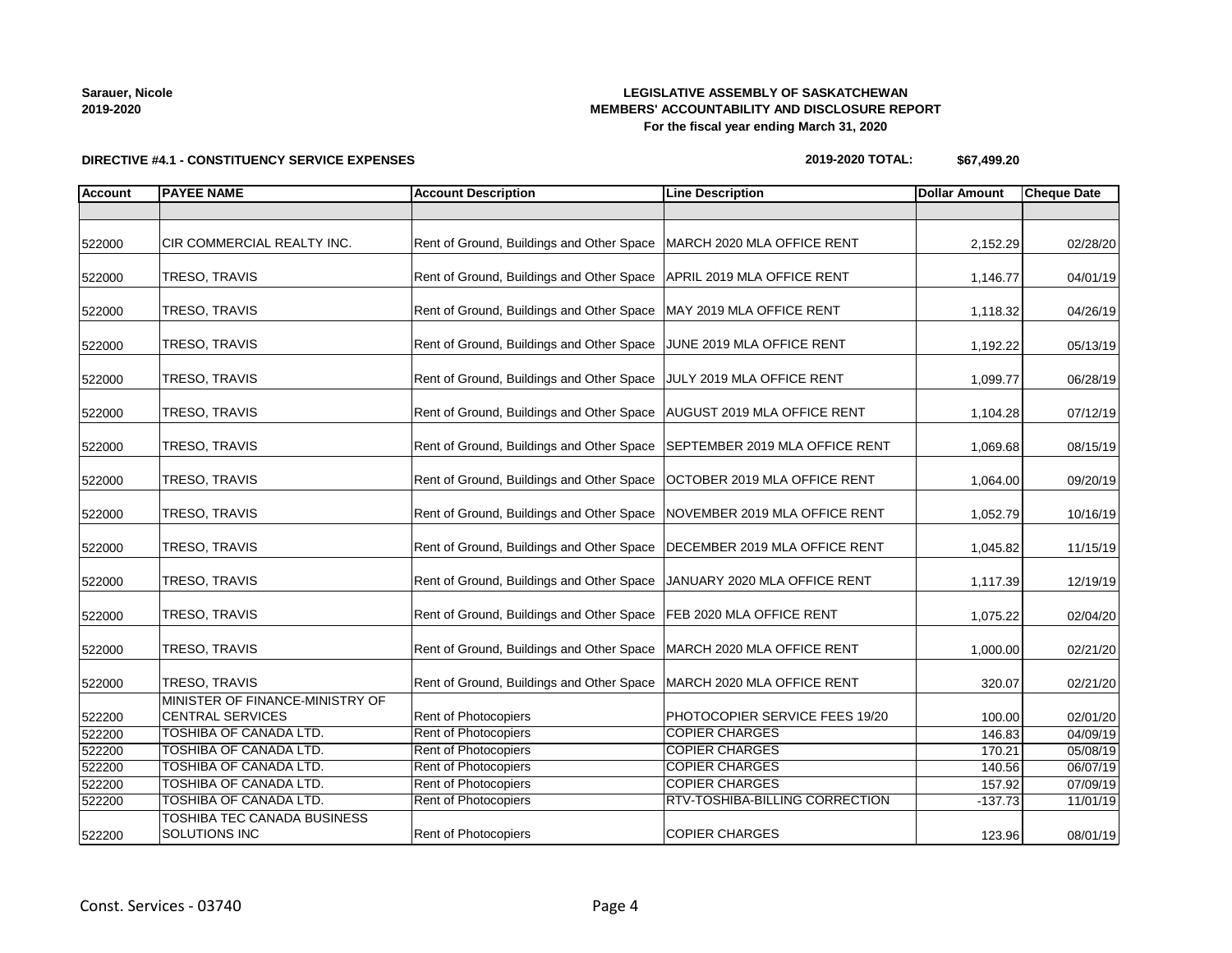| <b>Account</b> | <b>PAYEE NAME</b>                  | <b>Account Description</b>           | <b>Line Description</b>         | <b>Dollar Amount</b> | <b>Cheque Date</b> |
|----------------|------------------------------------|--------------------------------------|---------------------------------|----------------------|--------------------|
|                | TOSHIBA TEC CANADA BUSINESS        |                                      |                                 |                      |                    |
| 522200         | SOLUTIONS INC                      | <b>Rent of Photocopiers</b>          | <b>COPIER CHARGES</b>           | 123.96               | 09/01/19           |
|                | TOSHIBA TEC CANADA BUSINESS        |                                      |                                 |                      |                    |
| 522200         | SOLUTIONS INC                      | <b>Rent of Photocopiers</b>          | <b>COPIER CHARGES</b>           | 22.46                | 09/01/19           |
|                | TOSHIBA TEC CANADA BUSINESS        |                                      |                                 |                      |                    |
| 522200         | SOLUTIONS INC                      | <b>Rent of Photocopiers</b>          | <b>COPIER CHARGES</b>           | 141.35               | 09/01/19           |
|                | TOSHIBA TEC CANADA BUSINESS        |                                      |                                 |                      |                    |
| 522200         | <b>SOLUTIONS INC</b>               | <b>Rent of Photocopiers</b>          | <b>COPIER CHARGES</b>           | 146.00               | 10/01/19           |
|                | TOSHIBA TEC CANADA BUSINESS        |                                      |                                 |                      |                    |
| 522200         | SOLUTIONS INC                      | <b>Rent of Photocopiers</b>          | <b>COPIER CHARGES</b>           | 128.94               | 11/01/19           |
|                | <b>TOSHIBA TEC CANADA BUSINESS</b> |                                      |                                 |                      |                    |
| 522200         | <b>SOLUTIONS INC</b>               | <b>Rent of Photocopiers</b>          | <b>COPIER CHARGES</b>           | 130.13               | 12/01/19           |
|                | <b>TOSHIBA TEC CANADA BUSINESS</b> |                                      |                                 |                      |                    |
| 522200         | SOLUTIONS INC                      | <b>Rent of Photocopiers</b>          | <b>COPIER CHARGES</b>           | 152.07               | 02/01/20           |
|                | TOSHIBA TEC CANADA BUSINESS        |                                      |                                 |                      |                    |
| 522200         | SOLUTIONS INC                      | <b>Rent of Photocopiers</b>          | <b>COPIER CHARGES</b>           | 125.14               | 02/01/20           |
|                | TOSHIBA TEC CANADA BUSINESS        |                                      |                                 |                      |                    |
| 522200         | SOLUTIONS INC                      | <b>Rent of Photocopiers</b>          | <b>COPIER CHARGES</b>           | 132.57               | 03/01/20           |
| 522300         | DINO BOUNCERS INC.                 | Rent of Other Equipment and Material | <b>RENTAL</b>                   | 179.53               | 09/01/19           |
| 522500         | KNIGHT ARCHER INSURANCE LTD.       | <b>Insurance Premiums</b>            | POLICY #C701305499 2019         | 733.52               | 09/01/19           |
| 522700         | SASKPOWER CORPORATION              | Utilities - Electricity and Nat Gas  | 510004311104 MARCH 22, 2019     | 37.10                | 04/01/19           |
| 522700         | SASKPOWER CORPORATION              | Utilities - Electricity and Nat Gas  | 510004311104 APRIL 24, 2019     | 80.06                | 05/01/19           |
| 522700         | SASKPOWER CORPORATION              | Utilities - Electricity and Nat Gas  | 510004311104 MAY 23, 2019       | 74.55                | 06/01/19           |
| 522700         | SASKPOWER CORPORATION              | Utilities - Electricity and Nat Gas  | 510004311104 JUNE 24, 2019      | 35.33                | 07/01/19           |
| 522700         | SASKPOWER CORPORATION              | Utilities - Electricity and Nat Gas  | 510004311104 JULY 24, 2019      | 80.07                | 08/01/19           |
| 522700         | SASKPOWER CORPORATION              | Utilities - Electricity and Nat Gas  | 510004311104 AUGUST 23, 2019    | 76.01                | 09/01/19           |
| 522700         | SASKPOWER CORPORATION              | Utilities - Electricity and Nat Gas  | 510004311104 SEPTEMBER 24, 2019 | 79.92                | 10/01/19           |
| 522700         | SASKPOWER CORPORATION              | Utilities - Electricity and Nat Gas  | 510004311104 OCTOBER 23, 2019   | 79.27                | 11/01/19           |
| 522700         | SASKPOWER CORPORATION              | Utilities - Electricity and Nat Gas  | 510004311104 NOVEMBER 25, 2019  | 85.13                | 12/01/19           |
| 522700         | SASKPOWER CORPORATION              | Utilities - Electricity and Nat Gas  | 510004311104 JAN 23, 2020       | 66.05                | 02/01/20           |
| 522700         | SASKPOWER CORPORATION              | Utilities - Electricity and Nat Gas  | 510004311104 FEBRUARY 24, 2020  | 85.52                | 03/01/20           |
| 522700         | SASKPOWER CORPORATION              | Utilities - Electricity and Nat Gas  | 510004311104 MARCH 24, 2020     | 73.92                | 03/24/20           |
| 522700         | TRESO, TRAVIS                      | Utilities - Electricity and Nat Gas  | FEB 2020 MLA OFFICE RENT        | 0.00                 | 02/04/20           |
|                | MINISTER OF FINANCE-MINISTRY OF    |                                      |                                 |                      |                    |
| 525000         | <b>CENTRAL SERVICES</b>            | Postal, Courier, Freight and Related | APRIL 2019 MAIL SERVICES        | 49.87                | 06/03/19           |
|                | MINISTER OF FINANCE-MINISTRY OF    |                                      |                                 |                      |                    |
| 525000         | <b>CENTRAL SERVICES</b>            | Postal, Courier, Freight and Related | MAY 2019 MAIL SERVICES          | 49.87                | 06/14/19           |
|                | MINISTER OF FINANCE-MINISTRY OF    |                                      |                                 |                      |                    |
| 525000         | <b>CENTRAL SERVICES</b>            | Postal, Courier, Freight and Related | JUNE 2019 MAIL SERVICES         | 49.87                | 08/01/19           |
|                | MINISTER OF FINANCE-MINISTRY OF    |                                      |                                 |                      |                    |
| 525000         | <b>CENTRAL SERVICES</b>            | Postal, Courier, Freight and Related | JULY 2019 MAIL SERVICES         | 50.05                | 09/01/19           |
|                | MINISTER OF FINANCE-MINISTRY OF    |                                      |                                 |                      |                    |
| 525000         | <b>CENTRAL SERVICES</b>            | Postal, Courier, Freight and Related | AUGUST 2019 MAIL SERVICES       | 50.05                | 10/01/19           |
|                | MINISTER OF FINANCE-MINISTRY OF    |                                      |                                 |                      |                    |
| 525000         | <b>CENTRAL SERVICES</b>            | Postal, Courier, Freight and Related | SEPTEMBER 2019 MAIL SERVICES    | 50.08                | 11/01/19           |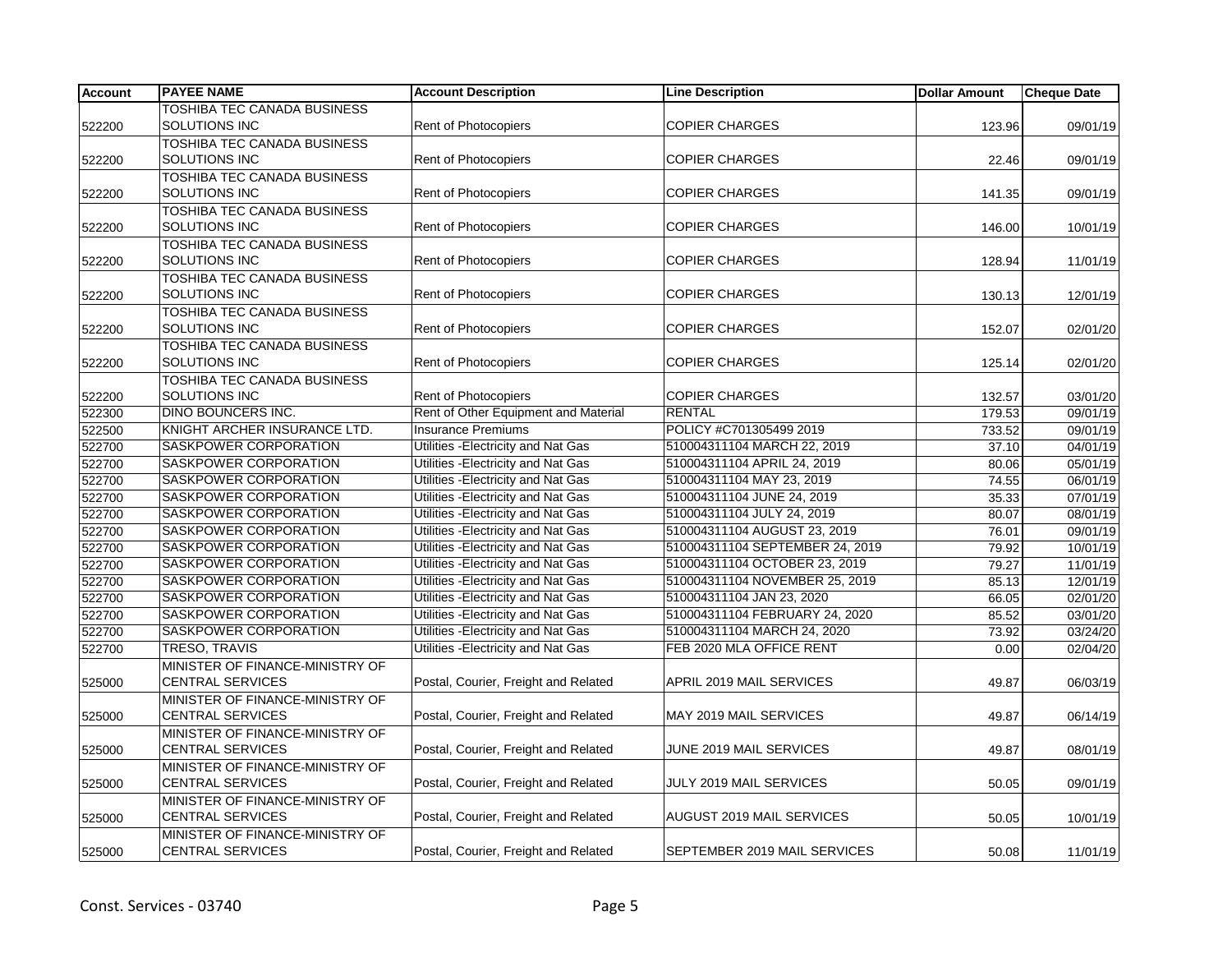| <b>Account</b> | <b>PAYEE NAME</b>                | <b>Account Description</b>              | <b>Line Description</b>       | <b>Dollar Amount</b> | <b>Cheque Date</b> |
|----------------|----------------------------------|-----------------------------------------|-------------------------------|----------------------|--------------------|
|                | MINISTER OF FINANCE-MINISTRY OF  |                                         |                               |                      |                    |
| 525000         | <b>CENTRAL SERVICES</b>          | Postal, Courier, Freight and Related    | OCTOBER 2019 MAIL SERVICES    | 50.07                | 12/01/19           |
|                | MINISTER OF FINANCE-MINISTRY OF  |                                         |                               |                      |                    |
| 525000         | <b>CENTRAL SERVICES</b>          | Postal, Courier, Freight and Related    | MAIL SERVICES DEC 2019        | 50.02                | 02/01/20           |
|                | MINISTER OF FINANCE-MINISTRY OF  |                                         |                               |                      |                    |
| 525000         | <b>CENTRAL SERVICES</b>          | Postal, Courier, Freight and Related    | MAIL SERVICES NOV 2019        | 50.05                | 02/01/20           |
|                | MINISTER OF FINANCE-MINISTRY OF  |                                         |                               |                      |                    |
| 525000         | <b>CENTRAL SERVICES</b>          | Postal, Courier, Freight and Related    | MAIL SERVICES JAN 2020        | 1,586.46             | 03/01/20           |
|                | MINISTER OF FINANCE-MINISTRY OF  |                                         |                               |                      |                    |
| 525000         | <b>CENTRAL SERVICES</b>          | Postal, Courier, Freight and Related    | MARCH 2020 MAIL SERVICES      | 1,664.86             | 03/31/20           |
| 528000         | NETFORE SYSTEMS INC.             | <b>Support Services</b>                 | SOFTWARE LICENSING            | 2,250.00             | 10/01/19           |
| 529200         | COLE, NATHANIEL J D              | <b>Professional Development</b>         | PROFESSIONAL DEVELOPMENT      | 1,369.89             | 06/01/19           |
| 530000         | ALLIED PRINTERS & PROMOTIONS     | <b>Communications Development Costs</b> | ADVERTISING PRODUCTION        | 312.70               | 09/01/19           |
| 530000         | PATTISON OUTDOOR ADVERTISING LP  | <b>Communications Development Costs</b> | <b>ADVERTISING PRODUCTION</b> | 492.90               | 11/07/19           |
| 530000         | PATTISON OUTDOOR ADVERTISING LP  | <b>Communications Development Costs</b> | ADVERTISING PRODUCTION        | 291.50               | 12/01/19           |
|                | ABORIGINAL CONSULTING SERVICES   |                                         |                               |                      |                    |
| 530500         | (ACS)                            | Media Placement                         | <b>ADVERTISING</b>            | 35.38                | 07/01/19           |
|                | <b>ACS ABORIGINAL CONSULTING</b> |                                         |                               |                      |                    |
| 530500         | <b>SERVICES</b>                  | Media Placement                         | <b>ADVERTISING</b>            | 153.85               | 02/01/20           |
| 530500         | <b>BELL MEDIA INC.</b>           | Media Placement                         | <b>ADVERTISING</b>            | 223.00               | 11/18/19           |
| 530500         | DIRECTWEST CORPORATION           | Media Placement                         | <b>ADVERTISING</b>            | 5,491.00             | 03/01/20           |
|                | HERITAGE COMMUNITY ASSOCIATION   |                                         |                               |                      |                    |
| 530500         | INC.                             | Media Placement                         | <b>ADVERTISING</b>            | 225.00               | 04/01/19           |
|                | HERITAGE COMMUNITY ASSOCIATION   |                                         |                               |                      |                    |
| 530500         | INC.                             | Media Placement                         | <b>ADVERTISING</b>            | 260.00               | 11/01/19           |
|                | HERITAGE COMMUNITY ASSOCIATION   |                                         |                               |                      |                    |
| 530500         | INC.                             | Media Placement                         | <b>ADVERTISING</b>            | 350.00               | 03/01/20           |
| 530500         | <b>MADD MESSAGE</b>              | Media Placement                         | <b>ADVERTISING</b>            | 50.00                | 11/01/19           |
| 530500         | <b>NOW COMMUNICATIONS</b>        | Media Placement                         | <b>ADVERTISING</b>            | 16,951.30            | 03/31/20           |
| 530500         | PATTISON OUTDOOR ADVERTISING LP  | Media Placement                         | <b>ADVERTISING</b>            | 360.00               | 04/15/19           |
| 530500         | PATTISON OUTDOOR ADVERTISING LP  | <b>Media Placement</b>                  | <b>ADVERTISING</b>            | 360.00               | 05/13/19           |
| 530500         | PATTISON OUTDOOR ADVERTISING LP  | Media Placement                         | <b>ADVERTSING</b>             | 360.00               | 06/10/19           |
| 530500         | PATTISON OUTDOOR ADVERTISING LP  | Media Placement                         | <b>ADVERTISING</b>            | 360.00               | 07/08/19           |
| 530500         | PATTISON OUTDOOR ADVERTISING LP  | Media Placement                         | <b>ADVERTISING</b>            | 360.00               | 09/01/19           |
| 530500         | PATTISON OUTDOOR ADVERTISING LP  | <b>Media Placement</b>                  | <b>ADVERTISING</b>            | 360.00               | 10/01/19           |
| 530500         | PATTISON OUTDOOR ADVERTISING LP  | Media Placement                         | <b>ADVERTISING</b>            | 360.00               | 10/01/19           |
| 530500         | PATTISON OUTDOOR ADVERTISING LP  | Media Placement                         | <b>ADVERTISING</b>            | 3,750.00             | 11/07/19           |
| 530500         | PATTISON OUTDOOR ADVERTISING LP  | Media Placement                         | <b>ADVERTISING</b>            | 360.00               | 12/01/19           |
| 530500         | PATTISON OUTDOOR ADVERTISING LP  | Media Placement                         | <b>ADVERTISING</b>            | 360.00               | 02/01/20           |
| 530500         | PATTISON OUTDOOR ADVERTISING LP  | Media Placement                         | <b>ADVERTISING</b>            | 360.00               | 02/01/20           |
| 530500         | PATTISON OUTDOOR ADVERTISING LP  | Media Placement                         | <b>ADVERTISING</b>            | 360.00               | 02/01/20           |
| 530500         | PATTISON OUTDOOR ADVERTISING LP  | Media Placement                         | <b>ADVERTISING</b>            | 360.00               | 03/01/20           |
| 530500         | PATTISON OUTDOOR ADVERTISING LP  | Media Placement                         | <b>ADVERTISING</b>            | 180.00               | 03/16/20           |
| 530500         | POSTMEDIA NETWORK INC.           | Media Placement                         | <b>ADVERTISING</b>            | 80.54                | 08/01/19           |
| 530500         | POSTMEDIA NETWORK INC.           | Media Placement                         | <b>ADVERTISING</b>            | 12.50                | 02/01/20           |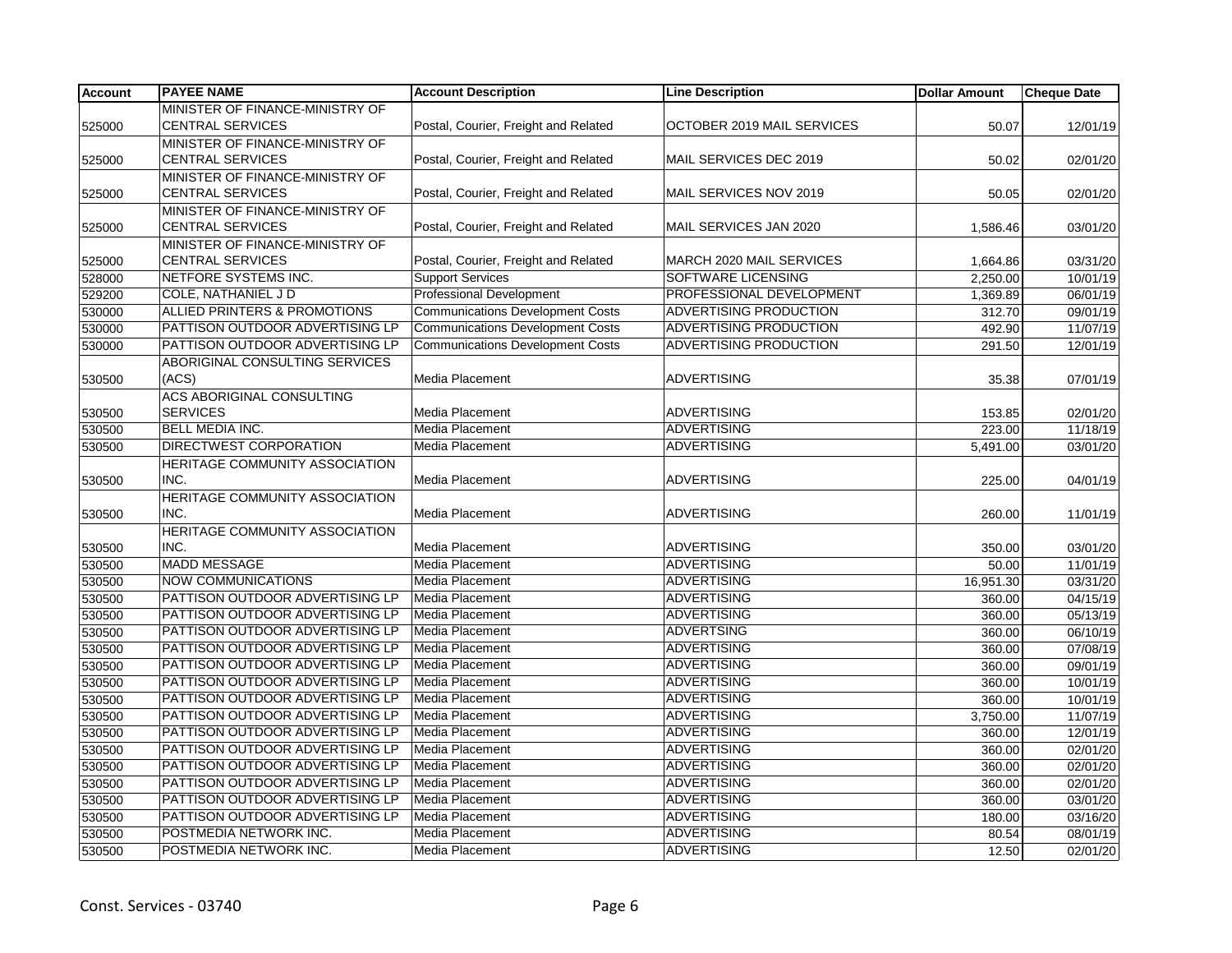| <b>Account</b> | <b>PAYEE NAME</b>                              | <b>Account Description</b>             | <b>Line Description</b>    | <b>Dollar Amount</b> | <b>Cheque Date</b> |
|----------------|------------------------------------------------|----------------------------------------|----------------------------|----------------------|--------------------|
| 530500         | <b>PRAIRIE DOG MAGAZINE</b>                    | Media Placement                        | <b>ADVERTISING</b>         | 212.20               | 05/09/19           |
| 530500         | <b>PRAIRIE DOG MAGAZINE</b>                    | Media Placement                        | <b>ADVERTISING</b>         | 265.25               | 06/01/19           |
| 530500         | PRAIRIE DOG MAGAZINE                           | Media Placement                        | <b>ADVERTISING</b>         | 245.00               | 06/06/19           |
| 530500         | PRAIRIE DOG MAGAZINE                           | Media Placement                        | <b>ADVERTISING</b>         | 183.00               | 09/01/19           |
| 530500         | PRAIRIE DOG MAGAZINE                           | Media Placement                        | <b>ADVERTISING</b>         | 212.20               | 11/01/19           |
| 530500         | PRAIRIE DOG MAGAZINE                           | Media Placement                        | <b>ADVERTISING</b>         | 91.50                | 02/01/20           |
| 530500         | <b>REGINA THUNDER FOOTBALL CLUB</b>            | Media Placement                        | <b>ADVERTISING</b>         | 100.00               | 06/01/19           |
|                | ROYAL CANADIAN LEGION                          |                                        |                            |                      |                    |
| 530500         | SASKATCHEWAN COMMAND                           | Media Placement                        | <b>ADVERTISING</b>         | 45.79                | 03/01/20           |
| 530500         | ST. ANDREW'S COLLEGE                           | <b>Media Placement</b>                 | <b>ADVERTISING</b>         | 75.00                | 05/01/19           |
|                |                                                |                                        |                            |                      |                    |
| 530500         | SUDDENLY SASKATCHEWAN MAGAZINE Media Placement |                                        | <b>ADVERTISING</b>         | 30.00                | 05/01/19           |
| 530500         | SWAMP FESTIVAL INC.                            | Media Placement                        | <b>ADVERTISING</b>         | 50.00                | 09/01/19           |
| 530800         | ALLIED PRINTERS & PROMOTIONS                   | Publications                           | <b>CALENDAR MAILER</b>     | 1,022.90             | 02/01/20           |
| 530800         | ALLIED PRINTERS & PROMOTIONS                   | Publications                           | <b>NEWSLETTERS</b>         | 2,101.79             | 03/16/20           |
| 530800         | <b>PRINTWEST</b>                               | <b>Publications</b>                    | <b>NEWSLETTERS</b>         | 1,941.33             | 05/01/19           |
| 542000         | COLE, NATHANIEL J D                            | Travel                                 | CA TRAVEL JAN - FEB 2020   | 38.69                | 03/03/20           |
|                |                                                | Deputy Minister/Ministry Head Business |                            |                      |                    |
| 543201         | <b>CONEXUS ARTS CENTRE</b>                     | Expenses - Refreshments                | STUDENT DRINKS 20000198    | 28.00                | 11/01/19           |
|                |                                                | Deputy Minister/Ministry Head Business |                            |                      |                    |
| 543201         | <b>CONEXUS ARTS CENTRE</b>                     | Expenses - Refreshments                | STUDENT DRINKS 20000198    | 11.00                | 11/14/19           |
| 550200         | <b>COUNTRY FARE</b>                            | Books, Mags and Ref Materials          | <b>MAPS</b>                | 286.20               | 02/06/20           |
| 550200         | <b>COUNTRY FARE</b>                            | Books, Mags and Ref Materials          | SASKATCHEWAN MAP - NO GST  | 286.20               | 03/01/20           |
| 550200         | COLE, NATHANIEL J D                            | Books, Mags and Ref Materials          | <b>BOOKS</b>               | 15.74                | 03/03/20           |
| 550200         | SARAUER, NICOLE                                | Books, Mags and Ref Materials          | <b>REIMB: SUBSCRIPTION</b> | 272.45               | 07/03/19           |
| 555000         | COLE, NATHANIEL J D                            | <b>Other Material and Supplies</b>     | <b>OFFICE SUPPLIES</b>     | 31.62                | 07/08/19           |
| 555000         | COLE, NATHANIEL J D                            | <b>Other Material and Supplies</b>     | <b>OFFICE SUPPLIES</b>     | 9.16                 | 09/01/19           |
| 555000         | <b>SUPREME BASICS</b>                          | <b>Other Material and Supplies</b>     | OFFICE SUPPLIES            | 42.39                | 05/08/19           |
| 555000         | <b>SUPREME BASICS</b>                          | <b>Other Material and Supplies</b>     | <b>OFFICE SUPPLIES</b>     | 33.91                | 08/01/19           |
| 555000         | <b>SUPREME BASICS</b>                          | <b>Other Material and Supplies</b>     | <b>OFFICE SUPPLIES</b>     | 63.56                | 09/01/19           |
| 555000         | <b>SUPREME BASICS</b>                          | <b>Other Material and Supplies</b>     | <b>OFFICE SUPPLIES</b>     | 63.57                | 11/01/19           |
| 565200         | COLE, NATHANIEL J D                            | Office Furniture and Equipment - Exp   | <b>EQUIPMENT</b>           | 110.97               | 09/01/19           |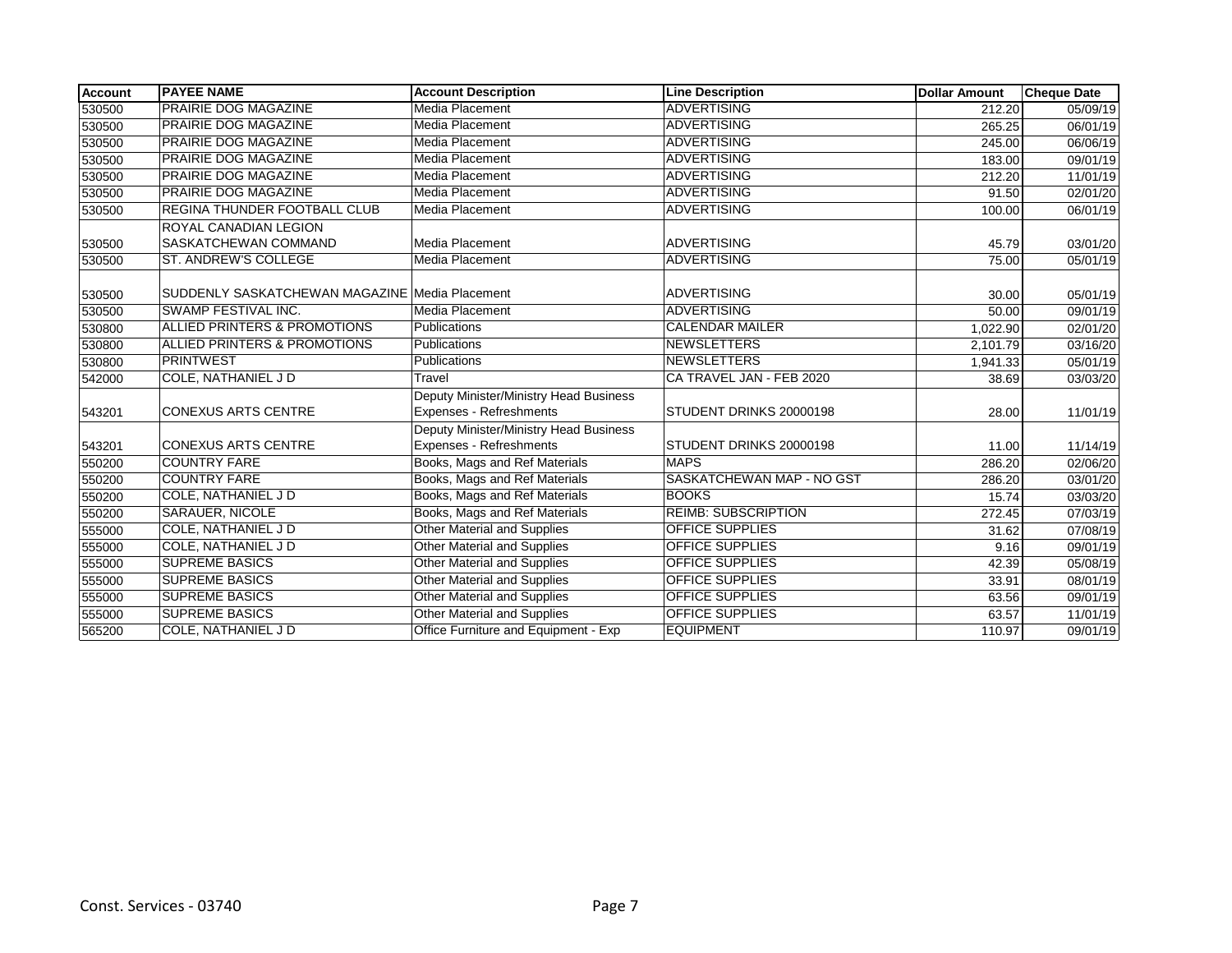

# **LEGISLATIVE ASSEMBLY OF SASKATCHEWAN MEMBERS' ACCOUNTABILITY AND DISCLOSURE REPORT For the fiscal year ending March 31, 2020**

#### **DIRECTIVE #6 - CONSTITUENCY ASSISTANT EXPENSES**

**2019-2020 TOTAL: \$62,044.37**

| <b>Account</b> | <b>Payee Name</b>            | <b>Account Description</b> | <b>Dollar Amount</b> | <b>Cheque Date</b> |  |
|----------------|------------------------------|----------------------------|----------------------|--------------------|--|
|                |                              |                            |                      |                    |  |
| 513000         | COLE, NATHANIEL J D          | Out-of-Scope Permanent     | 0.00                 | 04/03/19           |  |
| 513000         | <b>COLE, NATHANIEL J D</b>   | Out-of-Scope Permanent     | 2,213.42             | 04/16/19           |  |
| 513000         | <b>COLE, NATHANIEL JD</b>    | Out-of-Scope Permanent     | 2,213.42             | 05/02/19           |  |
| 513000         | <b>COLE, NATHANIEL JD</b>    | Out-of-Scope Permanent     | 2,213.42             | 05/15/19           |  |
| 513000         | COLE, NATHANIEL J D          | Out-of-Scope Permanent     | 2,213.42             | 05/29/19           |  |
| 513000         | COLE, NATHANIEL J D          | Out-of-Scope Permanent     | 2,213.42             | 06/12/19           |  |
| 513000         | COLE, NATHANIEL J D          | Out-of-Scope Permanent     | 2,213.42             | 06/26/19           |  |
| 513000         | <b>COLE, NATHANIEL J D</b>   | Out-of-Scope Permanent     | 2,213.42             | 07/10/19           |  |
| 513000         | COLE, NATHANIEL J D          | Out-of-Scope Permanent     | 2,213.42             | 07/24/19           |  |
| 513000         | COLE, NATHANIEL J D          | Out-of-Scope Permanent     | 2,213.42             | 08/07/19           |  |
| 513000         | COLE, NATHANIEL J D          | Out-of-Scope Permanent     | 2,213.42             | 08/21/19           |  |
| 513000         | <b>COLE, NATHANIEL JD</b>    | Out-of-Scope Permanent     | 2,213.42             | 09/04/19           |  |
| 513000         | COLE, NATHANIEL J D          | Out-of-Scope Permanent     | 2,213.42             | 09/18/19           |  |
| 513000         | COLE, NATHANIEL J D          | Out-of-Scope Permanent     | 2,213.42             | 10/02/19           |  |
| 513000         | <b>COLE, NATHANIEL J D</b>   | Out-of-Scope Permanent     | 2,213.42             | 10/16/19           |  |
| 513000         | COLE, NATHANIEL J D          | Out-of-Scope Permanent     | 2,213.42             | 11/01/19           |  |
| 513000         | COLE, NATHANIEL J D          | Out-of-Scope Permanent     | 2,213.42             | 11/13/19           |  |
| 513000         | COLE, NATHANIEL J D          | Out-of-Scope Permanent     | 2,213.42             | 11/27/19           |  |
| 513000         | COLE, NATHANIEL J D          | Out-of-Scope Permanent     | 2,213.42             | 12/11/19           |  |
| 513000         | COLE, NATHANIEL J D          | Out-of-Scope Permanent     | 2,213.42             | 12/24/19           |  |
| 513000         | <b>COLE, NATHANIEL J D</b>   | Out-of-Scope Permanent     | 2,213.43             | 01/08/20           |  |
| 513000         | COLE, NATHANIEL J D          | Out-of-Scope Permanent     | 2,213.42             | 01/23/20           |  |
| 513000         | <b>COLE, NATHANIEL JD</b>    | Out-of-Scope Permanent     | 2,213.42             | 02/05/20           |  |
| 513000         | COLE, NATHANIEL J D          | Out-of-Scope Permanent     | 2,721.94             | 02/19/20           |  |
| 513000         | COLE, NATHANIEL J D          | Out-of-Scope Permanent     | 2,235.53             | 03/04/20           |  |
| 513000         | COLE, NATHANIEL J D          | Out-of-Scope Permanent     | 1,292.03             | 03/18/20           |  |
| 513000         | COLE, NATHANIEL J D          | Out-of-Scope Permanent     | 223.55               | 04/01/20           |  |
| 514000         | APPERLEY, TAYLOR-LYNN        | Casual/Term                | 874.66               | 03/18/20           |  |
| 514000         | APPERLEY, TAYLOR-LYNN        | Casual/Term                | 1,699.28             | 04/01/20           |  |
| 514000         | <b>APPERLEY, TAYLOR-LYNN</b> | Casual/Term                | 339.86               | 04/09/20           |  |
| 514000         | JEDLIC, DONALD W             | Casual/Term                | 673.00               | 11/01/19           |  |
| 514000         | JEDLIC, DONALD W             | Casual/Term                | 280.42               | 12/11/19           |  |
| 514000         | JEDLIC, DONALD W             | Casual/Term                | 9.51                 | 02/19/20           |  |
| 514000         | MARSDEN-BECK, HANNAH         | Casual/Term                | 220.63               | 06/26/19           |  |
| 514000         | MARSDEN-BECK, HANNAH         | Casual/Term                | 1,026.84             | 07/24/19           |  |
| 514000         | MARSDEN-BECK, HANNAH         | Casual/Term                | 123.72               | 08/07/19           |  |
| 514000         | MARSDEN-BECK, HANNAH         | Casual/Term                | 420.63               | 08/21/19           |  |
| 514000         | MARSDEN-BECK, HANNAH         | Casual/Term                | 430.94               | 09/04/19           |  |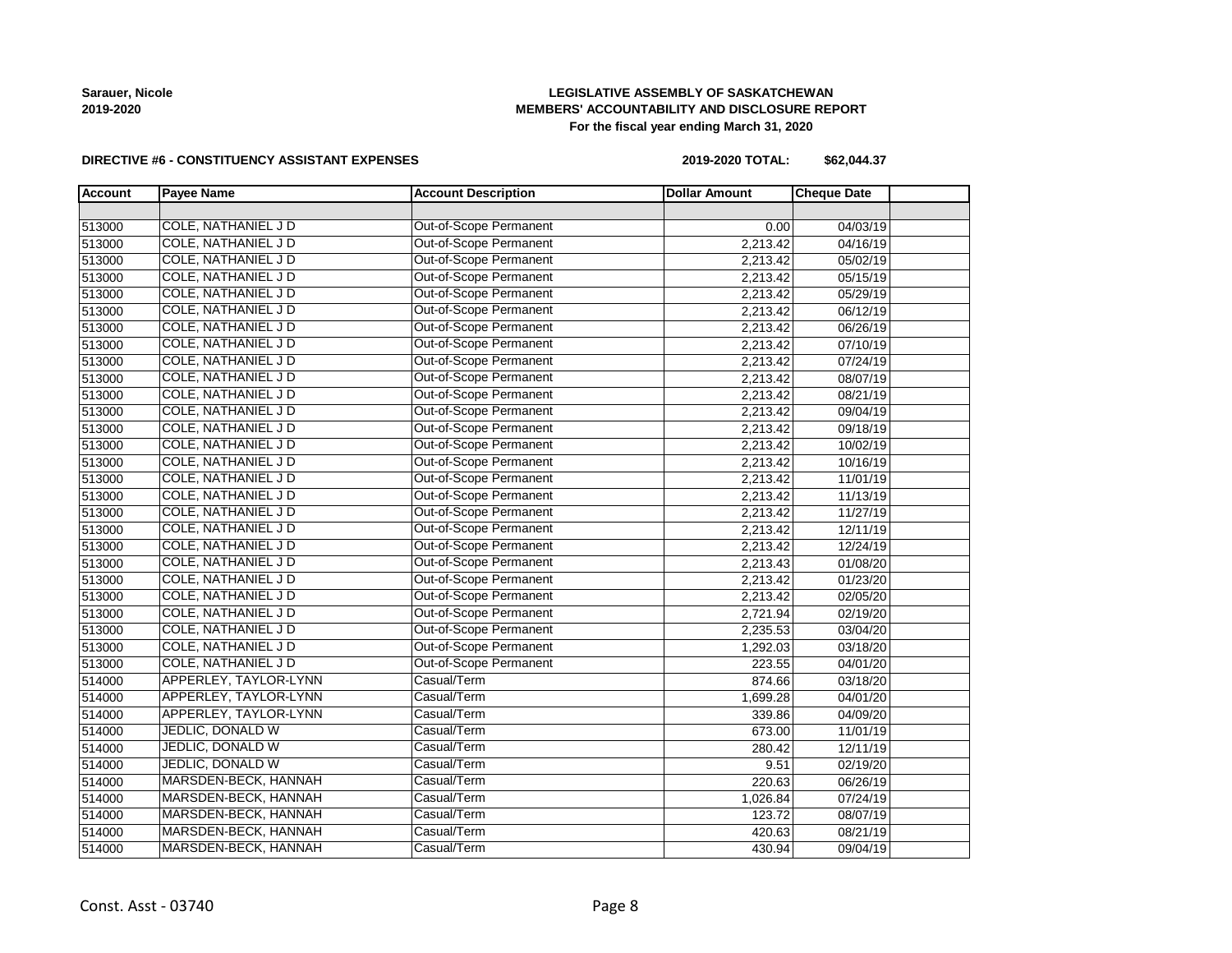| <b>Account</b> | <b>Payee Name</b>        | <b>Account Description</b>       | <b>Dollar Amount</b> | <b>Cheque Date</b> |  |
|----------------|--------------------------|----------------------------------|----------------------|--------------------|--|
| 514000         | MARSDEN-BECK, HANNAH     | Casual/Term                      | 22.22                | 02/19/20           |  |
| 514000         | <b>ZOTZMAN, KRISTY E</b> | Casual/Term                      | 1,010.55             | 04/16/19           |  |
| 514000         | <b>ZOTZMAN, KRISTY E</b> | Casual/Term                      | 460.63               | 05/01/19           |  |
| 514000         | <b>ZOTZMAN, KRISTY E</b> | Casual/Term                      | 493.21               | 05/15/19           |  |
| 514000         | <b>ZOTZMAN, KRISTY E</b> | Casual/Term                      | 19.65                | 02/19/20           |  |
|                |                          | Change in Y/E Accrued Empl Leave |                      |                    |  |
| 519900         | None (Default)           | <b>Entitlements</b>              | -1.229.68            | 04/24/19           |  |
|                |                          | Change in Y/E Accrued Empl Leave |                      |                    |  |
| 519900         | None (Default)           | <b>Entitlements</b>              | 0.00                 | 04/14/20           |  |